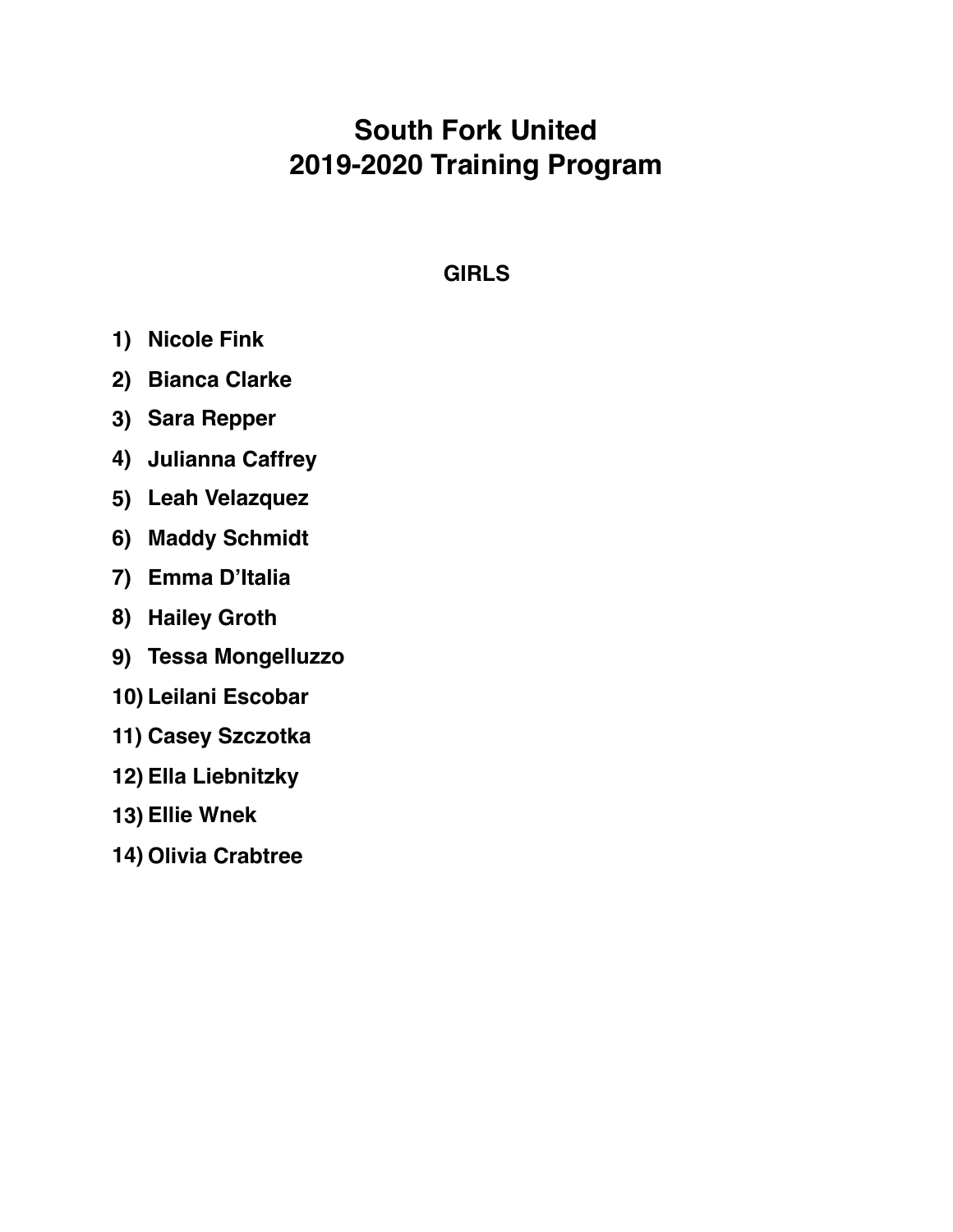### **2009 BOYS**

- **1) Max Maurina**
- **2) Hudson Tanzmann**
- **3) Juan Striba**
- **4) Max Mobius**
- **5) Oliver McDonald**
- **6) Dylan Rios**
- **7) Justin Masone**
- **8) Ewen Le Guen**
- **9) Dylan Palencia**
- **10) Liam Collum**
- **11) Griffin Antos**
- **12) Maxwell Notley**
- **13) Aiden Lesmeister**
- **14) Leo Garcia**
- **15) Jacob Calderon**
- **16) Desmond Escobar**
- **17) Luca Presutti**
- **18) Franklyn Giron**
- **19) Wyatt Zeledon**
- **20) Dougie Owens**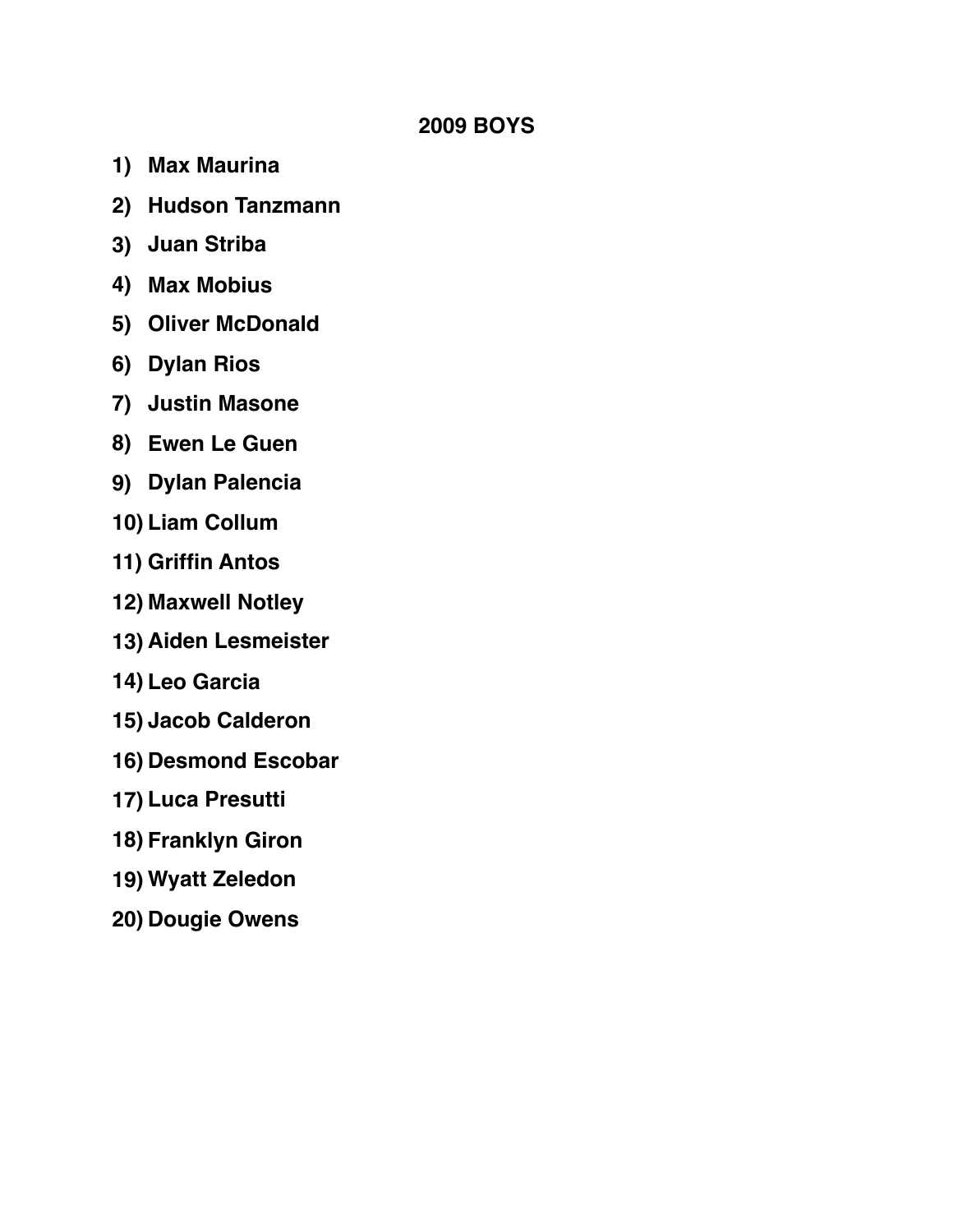### **2008 BOYS**

- **1) Dylan Fink**
- **2) Michael Sanchez**
- **3) Thomas Crawford**
- **4) Aiden Myers**
- **5) Liam Springer**
- **6) Charlie Patek**
- **7) Justin Molina**
- **8) Joseph Walsh**
- **9) Alan Huertas**
- **10) Sebastian Beech**
- **11) Matthew Suarez**
- **12) Edie Cabrera**
- **13) Brennan Brady**
- **14) Jacob Gomez**
- **15) Jonathan Chamale**
- **16) Lucas Magnozzi**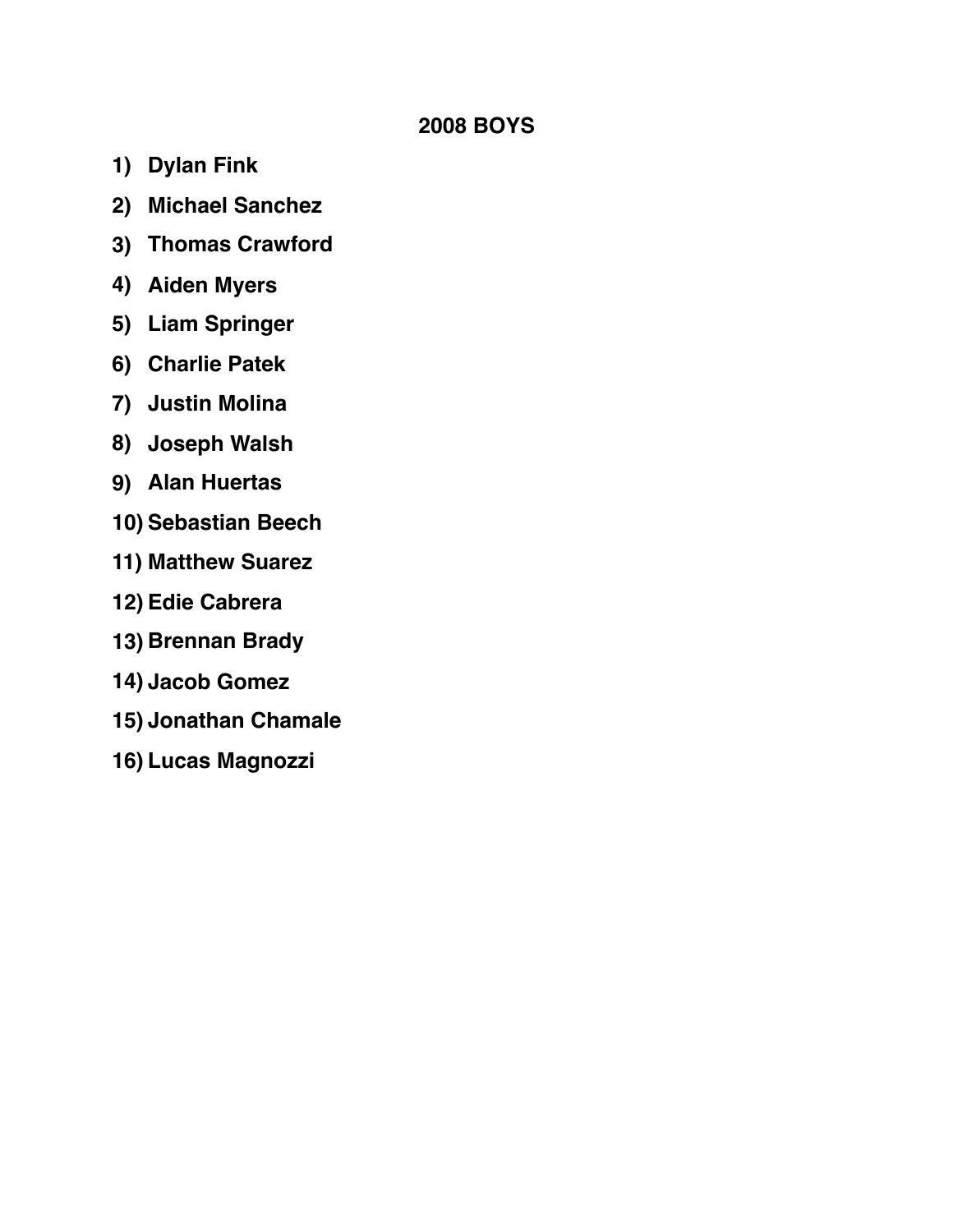#### **2007 BOYS**

- **1) Brian Hernandez**
- **2) Lucas Matz**
- **3) Angel Villegas**
- **4) Angelo Melendez**
- **5) Alex Maurina**
- **6) Reik Palencia/Martocchia**
- **7) Sean Szczotka**
- **8) Bo Radziul**
- **9) Collin Hollman**
- **10) Aidan Slovensky**
- **11) Mateo Munoz**
- **12) Adam Steininger**
- **13) Steven Ponzini**
- **14) Jett De Sane**
- **15) Parker Antos**
- **16) Edgar Diaz-Leal**
- **17) Liam Mehmel**
- **18) CC McGlynn**
- **19) Jazai Kidd**
- **20) Nicholas Gonzalez**
- **21) Marcelo De Paz**